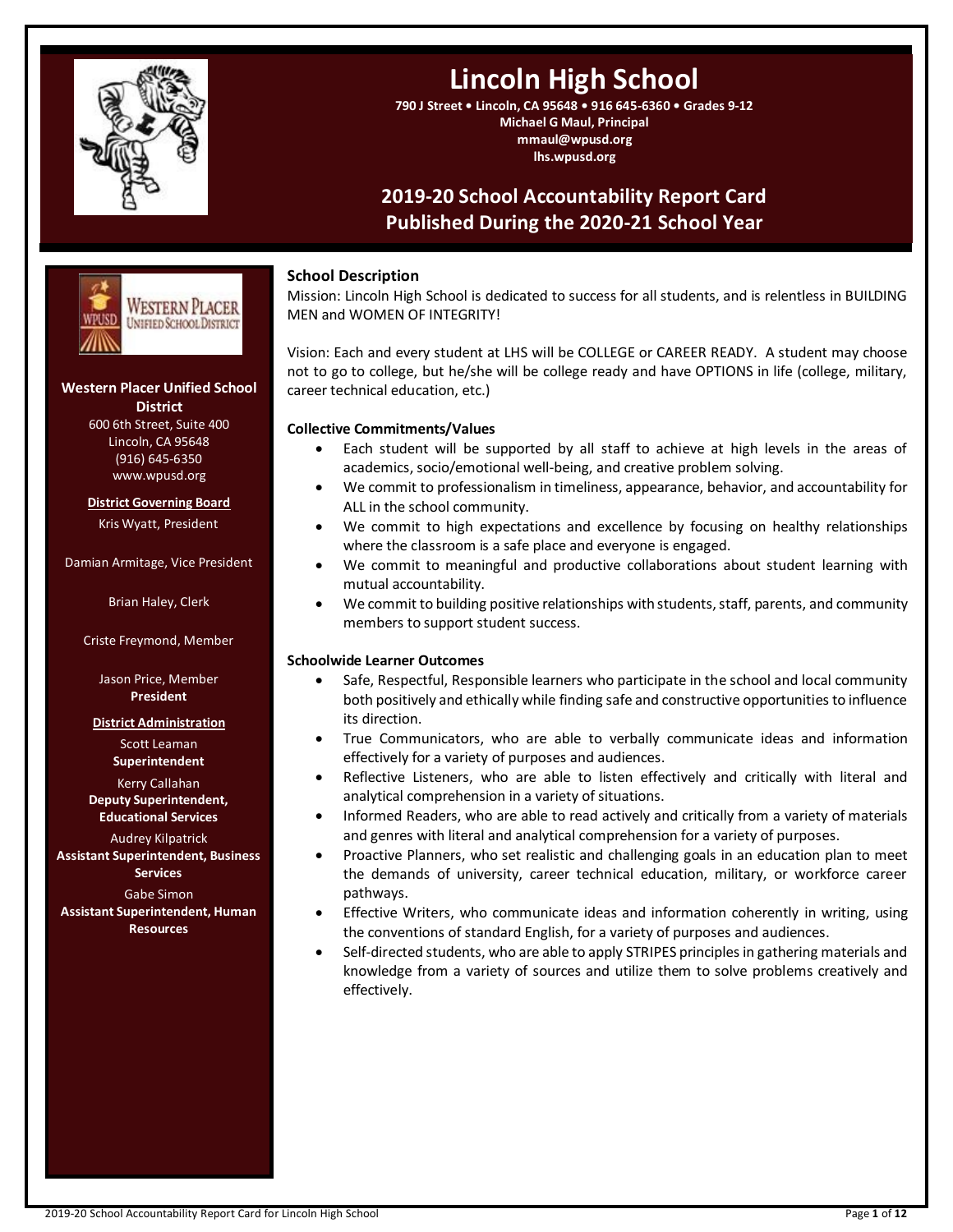## **About the SARC**

By February 1 of each year, every school in California is required by state law to publish a School Accountability Report Card (SARC). The SARC contains information about the condition and performance of each California public school. Under the Local Control Funding Formula (LCFF) all local educational agencies (LEAs) are required to prepare a Local Control and Accountability Plan (LCAP), which describes how they intend to meet annual school-specific goals for all pupils, with specific activities to address state and local priorities. Additionally, data reported in an LCAP is to be consistent with data reported in the SARC.

- For more information about SARC requirements and access to prior year reports, see the California Department of Education (CDE) SARC web page at [https://www.cde.ca.gov/ta/ac/sa/.](https://www.cde.ca.gov/ta/ac/sa/)
- For more information about the LCFF or the LCAP, see the CDE LCFF webpage a[t https://www.cde.ca.gov/fg/aa/lc/.](https://www.cde.ca.gov/fg/aa/lc/)
- For additional information about the school, parents/guardians and community members should contact the school principal or the district office.

#### **2019-20 Student Enrollment by Grade Level**

| <b>Grade Level</b>      | <b>Number of Students</b> |
|-------------------------|---------------------------|
| Grade 9                 | 556                       |
| Grade 10                | 542                       |
| Grade 11                | 511                       |
| Grade 12                | 473                       |
| <b>Total Enrollment</b> | 2,082                     |

#### **2019-20 Student Enrollment by Group**

| Group                                      | <b>Percent of Total Enrollment</b> |
|--------------------------------------------|------------------------------------|
| <b>Black or African American</b>           | 2.7                                |
| American Indian or Alaska Native           | $1.5\,$                            |
| Asian                                      | 2.7                                |
| <b>Filipino</b>                            | 2.8                                |
| <b>Hispanic or Latino</b>                  | 30.5                               |
| <b>Native Hawaiian or Pacific Islander</b> | 0.8                                |
| White                                      | 56.4                               |
| <b>Two or More Races</b>                   | 1.9                                |
| Socioeconomically Disadvantaged            | 33.1                               |
| <b>English Learners</b>                    | 4.7                                |
| <b>Students with Disabilities</b>          | 11.1                               |
| <b>Foster Youth</b>                        | 0.2                                |
| <b>Homeless</b>                            | 1.3                                |

## **A. Conditions of Learning**

#### **State Priority: Basic**

The SARC provides the following information relevant to the State priority: Basic (Priority 1):

- Degree to which teachers are appropriately assigned and fully credentialed in the subject area and for the pupils they are teaching;
- Pupils have access to standards-aligned instructional materials; and
- School facilities are maintained in good repair

| <b>Teacher Credentials for Lincoln High School</b> | 18-19 | 19-20 | 20-21 |
|----------------------------------------------------|-------|-------|-------|
| <b>With Full Credential</b>                        | 76    | 85    | 79    |
| <b>Without Full Credential</b>                     |       |       |       |
| Teaching Outside Subject Area of Competence        | 10    |       |       |

| Teacher Credentials for Western Placer Unified 18-19 19-20 20-21 |  |     |
|------------------------------------------------------------------|--|-----|
| <b>With Full Credential</b>                                      |  | 325 |
| <b>Without Full Credential</b>                                   |  | 25  |
| <b>Teaching Outside Subject Area of Competence</b>               |  |     |

**Teacher Misassignments and Vacant Teacher Positions at Lincoln High School**

| <b>Indicator</b>                | 18-19 | 19-20 | $20 - 21$ |
|---------------------------------|-------|-------|-----------|
| Teachers of English Learners    |       |       |           |
| Total Teacher Misassignments*   |       |       |           |
| <b>Vacant Teacher Positions</b> |       |       |           |

Note: "Misassignments" refers to the number of positions filled by teachers who lack legal authorization to teach that grade level, subject area, student group, etc. \*Total Teacher Misassignments includes the number of Misassignments of Teachers of English Learners.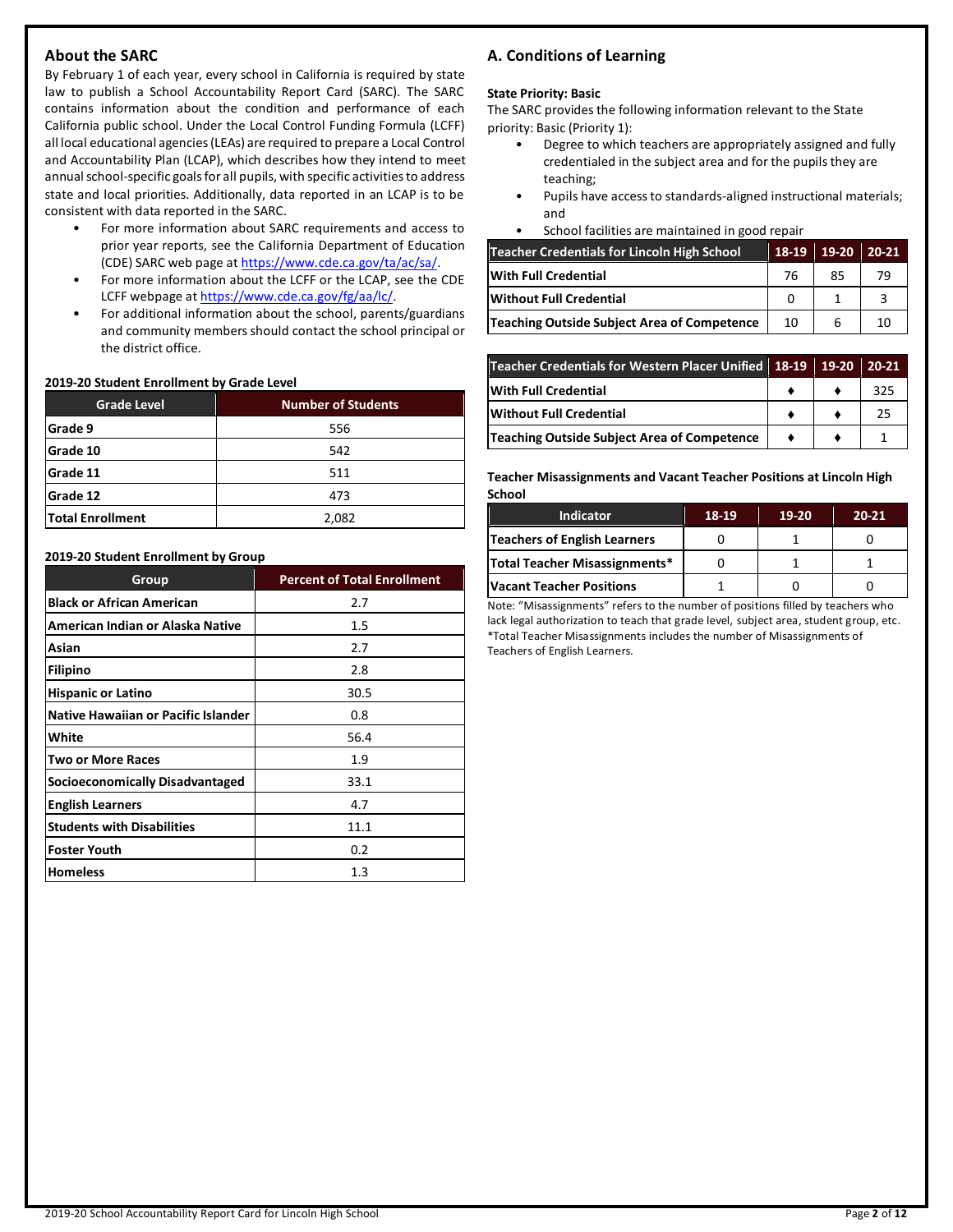## **Textbooks and Instructional Materials**

**Year and month in which data were collected: December 2020**

| <b>Core Curriculum Area</b>                                                                                                                                                                                                                                               | Textbooks and Instructional Materials/Year of Adoption                                                                                                                                                                                                                                                                                                                             |  |
|---------------------------------------------------------------------------------------------------------------------------------------------------------------------------------------------------------------------------------------------------------------------------|------------------------------------------------------------------------------------------------------------------------------------------------------------------------------------------------------------------------------------------------------------------------------------------------------------------------------------------------------------------------------------|--|
| <b>Reading/Language Arts</b>                                                                                                                                                                                                                                              | English/Language Arts, including the English language development component of an adopted program $-$<br>(Adoption Cycle 2015 - 2023)<br>* 9 - 10 McGraw Hill Study Sync (Adopted 2017)<br>*11 - 12 McDougall Little The Language of Literature (Adopted 2002) (State Waiver 2010); CSUS Expository<br><b>Reading and Writing</b><br>*12- Actively Learn Online Curriculum Support |  |
|                                                                                                                                                                                                                                                                           | The textbooks listed are from most recent adoption:<br>Yes                                                                                                                                                                                                                                                                                                                         |  |
|                                                                                                                                                                                                                                                                           | Percent of students lacking their own assigned textbook: 0                                                                                                                                                                                                                                                                                                                         |  |
| <b>Mathematics</b>                                                                                                                                                                                                                                                        | Mathematics – (Adoption Cycle 2014 - 2022) 9 – 12 Carnegie Learning Integrated I, II, & III (Adopted 2014); AP<br>Calculus:Calculus Extended, Gary Taylor (adopted 2015); Statistics: Pearson Stats-Modeling the World<br>(Adopted 2018);<br>The textbooks listed are from most recent adoption:<br>Yes<br>Percent of students lacking their own assigned textbook: 0              |  |
| <b>Science</b>                                                                                                                                                                                                                                                            | Science – (Adoption Cycle 2006 – 2008) 9 – 12 Pearson Prentice Hall Biology (Adopted 2007); Kendall Hunt<br>Biology – An Ecological Approach; Addison Wesley Chemistry (Adopted 2007); Kendall Hunt Forensic Science<br>(Adopted 2007) ; Physics: Glencoe Physics- Principles and Problems (2004)<br>The textbooks listed are from most recent adoption:<br>Yes                    |  |
|                                                                                                                                                                                                                                                                           | Percent of students lacking their own assigned textbook: 0                                                                                                                                                                                                                                                                                                                         |  |
| <b>History-Social Science</b>                                                                                                                                                                                                                                             | 9-12: TCI Econ Alive, Government Alive, History Alive (Adopted 2020); Prentice Hall Comparative Politics<br>(Adopted 2006)<br>The textbooks listed are from most recent adoption:<br>Yes<br>Percent of students lacking their own assigned textbook: 0                                                                                                                             |  |
| <b>Foreign Language</b>                                                                                                                                                                                                                                                   | CP Spanish Avancemos adopted in 2015; AP Spanish Nuevas Vistas, adopted 2015; French 1-3 Bien Diet,<br>adopted 2010; French 4 Edgenuity adopted 2018<br>The textbooks listed are from most recent adoption:<br>Yes<br>Percent of students lacking their own assigned textbook: 0                                                                                                   |  |
| Health                                                                                                                                                                                                                                                                    | Lifetime Health by Holt. Adopted in 2007                                                                                                                                                                                                                                                                                                                                           |  |
|                                                                                                                                                                                                                                                                           | The textbooks listed are from most recent adoption:<br>Yes<br>Percent of students lacking their own assigned textbook: 0                                                                                                                                                                                                                                                           |  |
| <b>Visual and Performing Arts</b>                                                                                                                                                                                                                                         | Theatre in Action by Glencoe adopted in 2001                                                                                                                                                                                                                                                                                                                                       |  |
|                                                                                                                                                                                                                                                                           | The textbooks listed are from most recent adoption:<br>Yes                                                                                                                                                                                                                                                                                                                         |  |
|                                                                                                                                                                                                                                                                           | Percent of students lacking their own assigned textbook: 0                                                                                                                                                                                                                                                                                                                         |  |
| <b>Science Laboratory Equipment</b><br>Microscopes, Centrifuges, Anatomical Models, Eyeglass UV sanitation Cabinet/Storage, Scales/Balances,<br>Bunsen Burners, Incubators, and PASCO Spark Lab Stimulators<br>The textbooks listed are from most recent adoption:<br>Yes |                                                                                                                                                                                                                                                                                                                                                                                    |  |
|                                                                                                                                                                                                                                                                           | Percent of students lacking their own assigned textbook: 0                                                                                                                                                                                                                                                                                                                         |  |

Note: Cells with N/A values do not require data.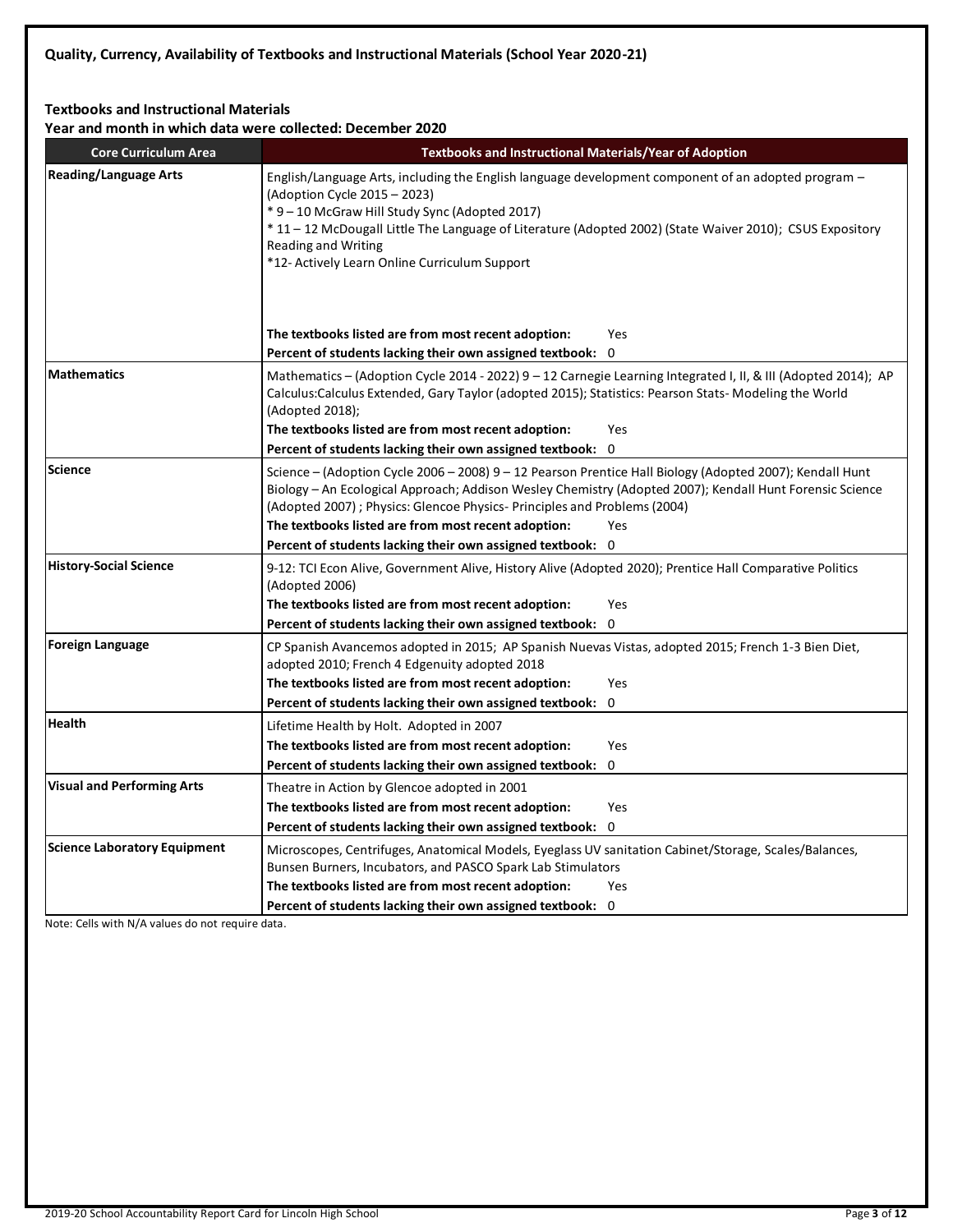## **School Facility Good Repair Status (Most Recent Year)**

Using the **most recently collected** FIT data (or equivalent), provide the following:

- Determination of repair status for systems listed
- Description of any needed maintenance to ensure good repair
- The year and month in which the data were collected
- The rate for each system inspected
- The overall rating

#### **Year and month in which data were collected: 12/29/20**

| <b>System Inspected</b>                                             | <b>Repair Status</b> | <b>Repair Needed and</b><br><b>Action Taken or Planned</b>                                                                                                                                                                                                                                                                                                                                                                                                                                                                                                                                                                                                                                                                                                                                                                                                                                                                                |
|---------------------------------------------------------------------|----------------------|-------------------------------------------------------------------------------------------------------------------------------------------------------------------------------------------------------------------------------------------------------------------------------------------------------------------------------------------------------------------------------------------------------------------------------------------------------------------------------------------------------------------------------------------------------------------------------------------------------------------------------------------------------------------------------------------------------------------------------------------------------------------------------------------------------------------------------------------------------------------------------------------------------------------------------------------|
| Systems:<br>Gas Leaks, Mechanical/HVAC, Sewer                       | Good                 | Gas systems and pipes appear safe,<br>functional, and free of leaks. There is no<br>odor that would indicate a gas leak.Gas<br>pipes are not broken and appear to be in<br>good working order. Heating, ventilation,<br>and air conditioning systems (HVAC) as<br>applicable are functional and<br>unobstructed. The HVAC system is<br>operable.Sewer line stoppage is not<br>evident. There are no obvious signs of<br>flooding caused by sewer line back-up in<br>the facilities or on the school grounds.                                                                                                                                                                                                                                                                                                                                                                                                                              |
| Interior:<br><b>Interior Surfaces</b>                               | Fair                 | Main Office: Mailroom - stained ceiling<br>tile, workroom -stained<br>New Gym: Vinyl wall surface<br>damage, Damaged ceiling tiles<br>Room 1 - Computer Lab: Carpet needs to<br>be replaced<br>Room 2: Carpet needs to be replaced<br>Room 36: Carpet needs to be replaced<br>Room 35: Carpet needs to be replaced<br>Room 34: Carpet needs to be replaced<br>Room 37: Carpet needs to be replaced<br>Room 38: Carpet needs to be replaced<br>Room 39: Carpet needs to be replaced<br>Room 40: Carpet needs to be replaced<br>and holes in the ceiling tiles<br>Room 41: Carpet needs to be replaced<br>Room 42: stained ceiling tiles<br>Room 43: Carpet needs to be replaced<br>Room 44: Carpet needs to be replaced<br>and holes in the ceiling tiles<br>Room 45: Wall paper damage on wall<br>needs to be repaired<br>Cafeteria: wood and tile flooring is<br>damaged from cafeteria tables.<br>Computer Lab: Wall damage from chairs |
| <b>Cleanliness:</b><br>Overall Cleanliness, Pest/Vermin Infestation | Good                 | School grounds, buildings, common areas,<br>and individual rooms appear to have been<br>cleaned regularly. There is no evidence of<br>a major pest or vermin infestation.                                                                                                                                                                                                                                                                                                                                                                                                                                                                                                                                                                                                                                                                                                                                                                 |
| <b>Electrical:</b><br>Electrical                                    | Good                 | Room 1 - Computer Lab: electrical floor<br>plugs needs to be updated<br>Room 2: electrical floor plugs needs to be<br>updated                                                                                                                                                                                                                                                                                                                                                                                                                                                                                                                                                                                                                                                                                                                                                                                                             |
| <b>Restrooms/Fountains:</b><br>Restrooms, Sinks/Fountains           | Good                 | Drinking fountains appear to be accessible<br>and functioning as intended.                                                                                                                                                                                                                                                                                                                                                                                                                                                                                                                                                                                                                                                                                                                                                                                                                                                                |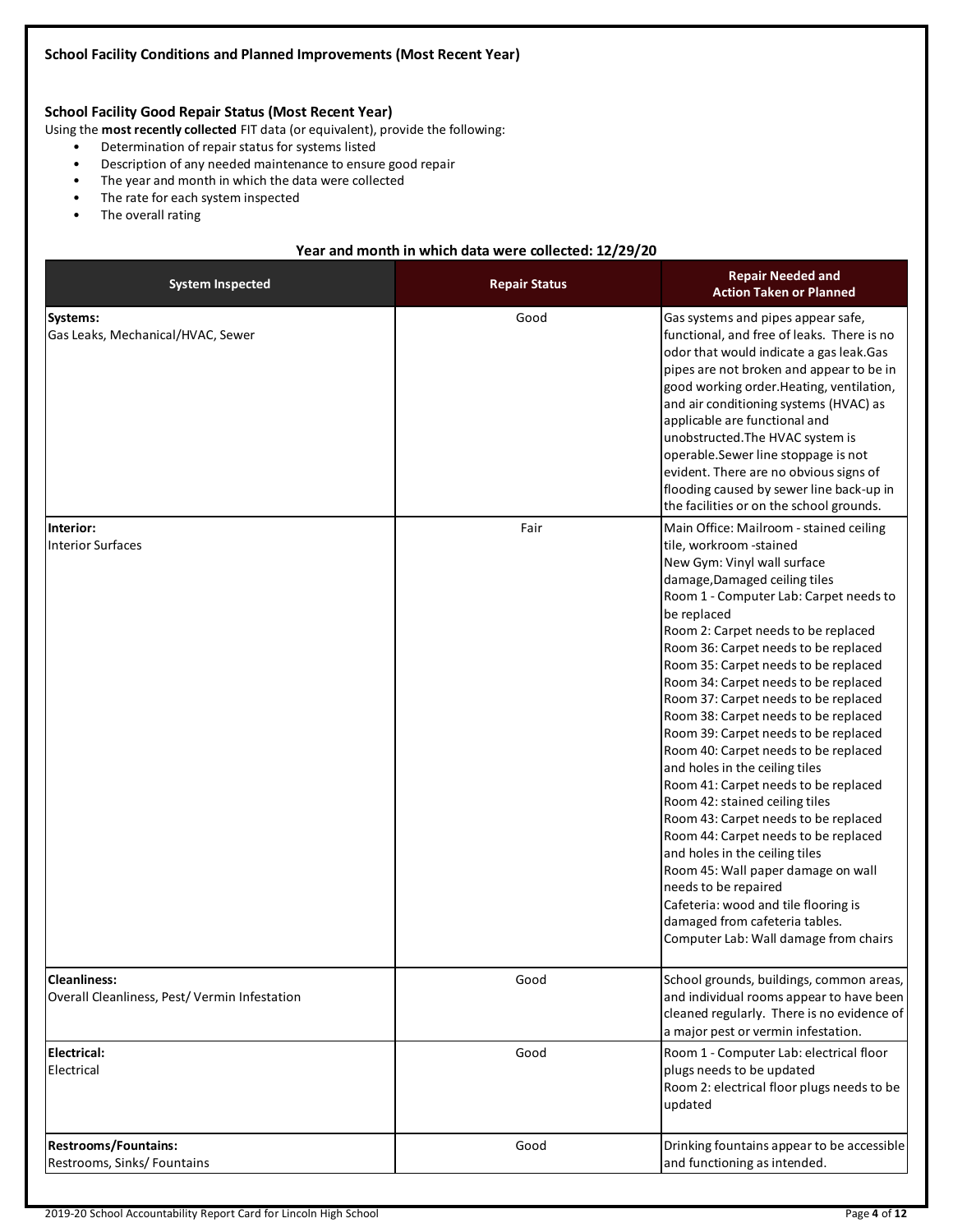| <b>System Inspected</b>                                                   | <b>Repair Status</b> | <b>Repair Needed and</b><br><b>Action Taken or Planned</b>                                                                                                                                                                                                                                                                                                                                                                                                                                                                                                             |
|---------------------------------------------------------------------------|----------------------|------------------------------------------------------------------------------------------------------------------------------------------------------------------------------------------------------------------------------------------------------------------------------------------------------------------------------------------------------------------------------------------------------------------------------------------------------------------------------------------------------------------------------------------------------------------------|
| Safety:<br>Fire Safety, Hazardous Materials                               | Good                 | The fire equipment and emergency<br>systems appear to be functioning<br>properly. The fire sprinklers appear to be<br>in working order (e.g., there are no<br>missing or damaged sprinkler heads).<br>Emergency alarms appear to be<br>functional. Emergency exit signs function<br>as designed, exits are unobstructed. There<br>does not appear to be evidence of<br>hazardous materials that may pose a<br>threat to pupils or staff. Hazardous<br>chemicals, chemical waste, and<br>flammable materials are stored properly<br>(e.g. locked and labeled properly). |
| Structural:<br><b>Structural Damage, Roofs</b>                            | Good                 | There does not appear to be structural<br>damage that has created or could create<br>hazardous or uninhabitable conditions.<br>Roof systems appear to be functioning<br>properly.                                                                                                                                                                                                                                                                                                                                                                                      |
| <b>External:</b><br>Playground/School Grounds, Windows/Doors/Gates/Fences | Good                 | The playground equipment and school<br>grounds in the vicinity of the area being<br>evaluated appear to be clean, safe, and<br>functional. Conditions that pose a safety<br>and/or security risk are not evident. There<br>is no exposed broken glass accessible to<br>pupils and staff. Exterior doors and gates<br>are functioning and do not pose a security<br>risk.                                                                                                                                                                                               |
| <b>Overall Rating</b>                                                     | Good                 |                                                                                                                                                                                                                                                                                                                                                                                                                                                                                                                                                                        |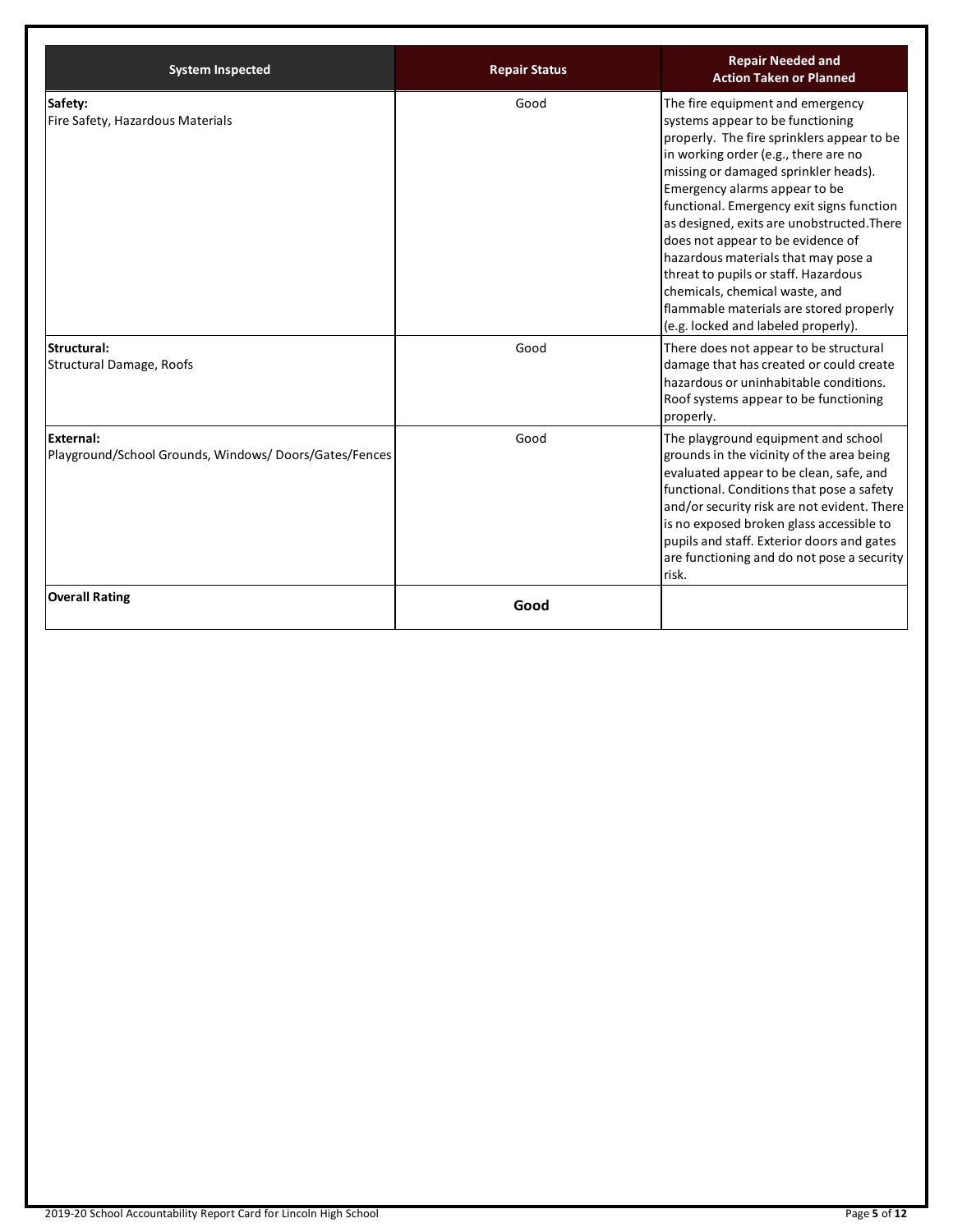## **B. Pupil Outcomes**

#### **State Priority: Pupil Achievement**

The SARC provides the following information relevant to the State priority: Pupil Achievement (Priority 4):

- **Statewide assessments** (i.e., California Assessment of Student Performance and Progress [CAASPP] System, which includes the Smarter Balanced Summative Assessments for students in the general education population and the California Alternate Assessments [CAAs] for English language arts/literacy [ELA] and mathematics given in grades three through eight and grade eleven. Only eligible students may participate in the administration of the CAAs. CAAs items are aligned with alternate achievement standards, which are linked with the Common Core State Standards [CCSS] for students with the most significant cognitive disabilities); and
- The percentage of students who have successfully completed courses that satisfy the requirements for entrance to the University of California and the California State University, or career technical education sequences or programs of study.

## **CAASPP Test Results in ELA and Mathematics for All Students Grades Three through Eight and Grade Eleven**

**Percentage of Students Meeting or Exceeding the State Standard**

| Subject     | <b>School</b><br>18-19 | <b>School</b><br>19-20 | <b>District</b><br>18-19 | <b>District</b><br>$19-20$ | <b>State</b><br>18-19 | <b>State</b><br>19-20 |
|-------------|------------------------|------------------------|--------------------------|----------------------------|-----------------------|-----------------------|
| <b>ELA</b>  | 64                     | N/A                    | 57                       | N/A                        | 50                    | N/A                   |
| <b>Math</b> | 41                     | N/A                    | 45                       | N/A                        | 39                    | N/A                   |

Note: Cells with N/A values do not require data.

Note: The 2019-2020 data are not available. Due to the COVID-19 pandemic, Executive Order N-30-20 was issued which waived the requirement for statewide testing for the 2019-2020 school year.

Note: Percentages are not calculated when the number of students tested is ten or less, either because the number of students in this category is too small for statistical accuracy or to protect student privacy.

Note: ELA and mathematics test results include the Smarter Balanced Summative Assessment and the CAA. The "Percent Met or Exceeded" is calculated by taking the total number of students who met or exceeded the standard on the Smarter Balanced Summative Assessment plus the total number of students who met the standard (i.e., achieved Level 3-Alternate) on the CAAs divided by the total number of students who participated in both assessments.

#### **CAASPP Test Results in Science for All Students Grades Five, Eight, and High School**

**Percentage of Students Meeting or Exceeding the State Standard**

| <b>Subject</b> | <b>School</b><br>18-19 | School<br>19-20 | <b>District</b><br>18-19 | <b>District</b><br>19-20 | State<br>18-19 | <b>State</b><br>$19-20$ |
|----------------|------------------------|-----------------|--------------------------|--------------------------|----------------|-------------------------|
| Science I      | 27                     | N/A             | 35                       | N/A                      | 30             | N/A                     |

Note: Cells with N/A values do not require data.

Note: The 2019-2020 data are not available. Due to the COVID-19 pandemic, Executive Order N-30-20 was issued which waived the requirement for statewide testing for the 2019-2020 school year.

Note: The new California Science Test (CAST) was first administered operationally in the 2018-2019 school year.

#### **State Priority: Other Pupil Outcomes**

The SARC provides the following information relevant to the State priority: Other Pupil Outcomes (Priority 8):

Pupil outcomes in the subject areas of physical education.

#### **2019-20 Percent of Students Meeting Fitness Standards**

| Grade<br>Level | 4 of 6 | 5 of 6 | 6 of 6 |
|----------------|--------|--------|--------|
|                | N/A    | N/A    | N/A    |
| N/A            |        | N/A    | N/A    |
| N/A<br>q       |        | N/A    | N/A    |

Note: Cells with N/A values do not require data.

Note: The 2019–2020 data are not available. Due to the COVID-19 pandemic, Executive Order N-56-20 was issued which waived the requirement to administer the physical fitness performance test for the 2019–2020 school year.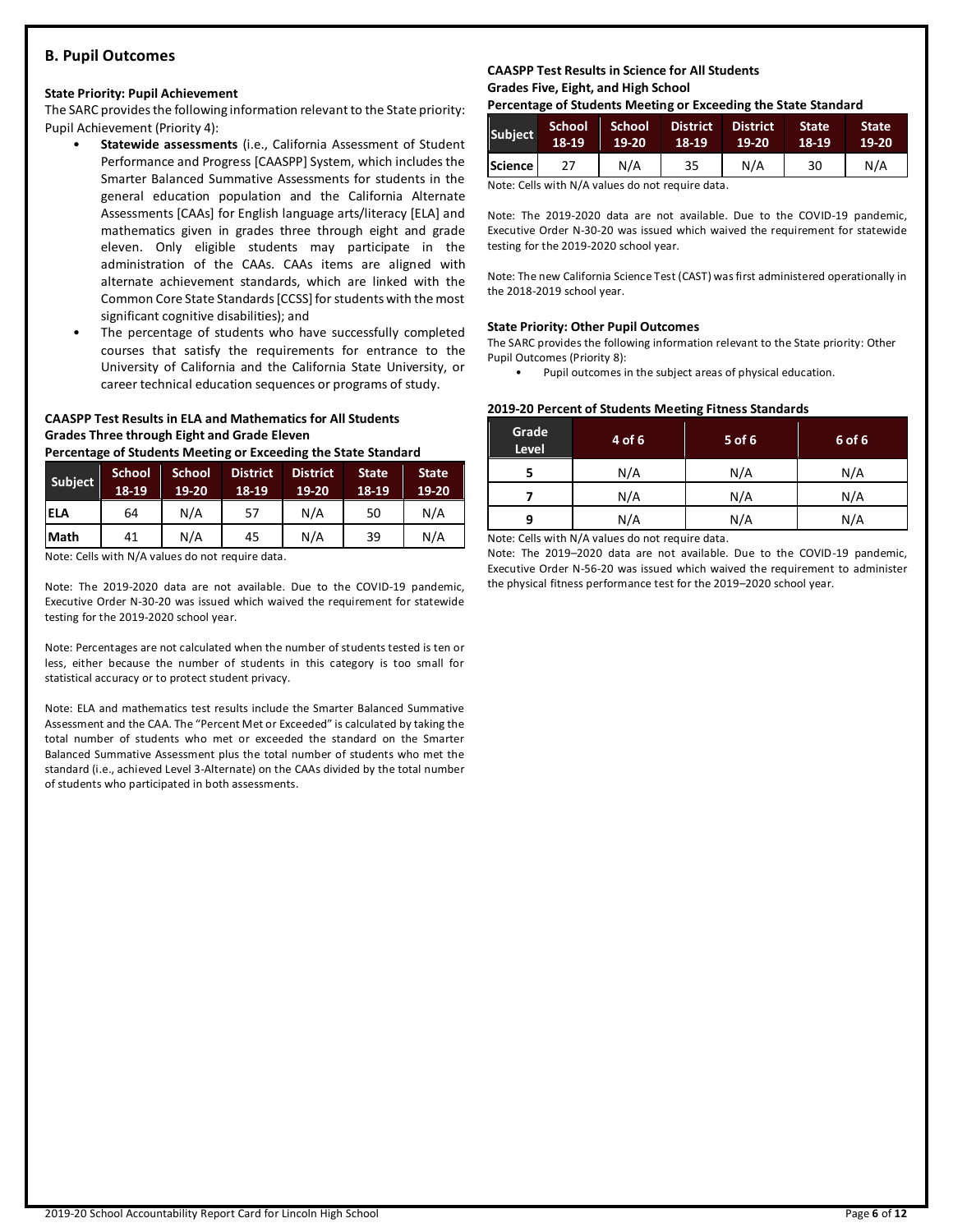## **CAASPP Test Results in Science by Student Group**

**Grades Three through Eight and Grade Eleven (School Year 2019-2020) Student Group Total Total Enrollment Number Tested Percent Tested Percent Not Tested Percent Met or Exceeded All Students** N/A N/A N/A N/A N/A **Male** N/A N/A N/A N/A N/A **Female** N/A N/A N/A N/A N/A **Black or African American** N/A N/A N/A N/A N/A **American Indian or Alaska Native** N/A N/A N/A N/A N/A **Asian** N/A N/A N/A N/A N/A **Filipino** N/A N/A N/A N/A N/A **Hispanic or Latino N/A N/A N/A N/A** N/A **Native Hawaiian or Pacific Islander**  $\begin{vmatrix} N/A & N/A & N/A & N/A \end{vmatrix}$  N/A N/A N/A N/A **White** N/A N/A N/A N/A N/A **Two or More Races** N/A N/A N/A N/A N/A **Socioeconomically Disadvantaged** N/A N/A N/A N/A N/A **English Learners** N/A N/A N/A N/A N/A **Students with Disabilities** N/A N/A N/A N/A N/A **Students Receiving Migrant Education Services | N/A | N/A | N/A | N/A | N/A | N/A Foster Youth** N/A N/A N/A N/A N/A **Homeless** N/A N/A N/A N/A N/A

Note: Cells with N/A values do not require data.

Note: The 2019-2020 data are not available. Due to the COVID-19 pandemic, Executive Order N-30-20 was issued which waived the requirement for statewide testing for the 2019-2020 school year.

## **CAASPP Test Results in ELA by Student Group**

**Grades Three through Eight and Grade Eleven (School Year 2019-2020)**

| <b>Student Group</b>                                 | - .<br><b>Total</b><br><b>Enrollment</b> | <b>Number</b><br><b>Tested</b> | <b>Percent</b><br><b>Tested</b> | <b>Percent</b><br><b>Not Tested</b> | Percent<br><b>Met or Exceeded</b> |
|------------------------------------------------------|------------------------------------------|--------------------------------|---------------------------------|-------------------------------------|-----------------------------------|
| <b>All Students</b>                                  | N/A                                      | N/A                            | N/A                             | N/A                                 | N/A                               |
| Male                                                 | N/A                                      | N/A                            | N/A                             | N/A                                 | N/A                               |
| Female                                               | N/A                                      | N/A                            | N/A                             | N/A                                 | N/A                               |
| <b>Black or African American</b>                     | N/A                                      | N/A                            | N/A                             | N/A                                 | N/A                               |
| American Indian or Alaska Native                     | N/A                                      | N/A                            | N/A                             | N/A                                 | N/A                               |
| Asian                                                | N/A                                      | N/A                            | N/A                             | N/A                                 | N/A                               |
| <b>Filipino</b>                                      | N/A                                      | N/A                            | N/A                             | N/A                                 | N/A                               |
| <b>Hispanic or Latino</b>                            | N/A                                      | N/A                            | N/A                             | N/A                                 | N/A                               |
| Native Hawaiian or Pacific Islander                  | N/A                                      | N/A                            | N/A                             | N/A                                 | N/A                               |
| White                                                | N/A                                      | N/A                            | N/A                             | N/A                                 | N/A                               |
| <b>Two or More Races</b>                             | N/A                                      | N/A                            | N/A                             | N/A                                 | N/A                               |
| <b>Socioeconomically Disadvantaged</b>               | N/A                                      | N/A                            | N/A                             | N/A                                 | N/A                               |
| <b>English Learners</b>                              | N/A                                      | N/A                            | N/A                             | N/A                                 | N/A                               |
| <b>Students with Disabilities</b>                    | N/A                                      | N/A                            | N/A                             | N/A                                 | N/A                               |
| <b>Students Receiving Migrant Education Services</b> | N/A                                      | N/A                            | N/A                             | N/A                                 | N/A                               |
| <b>Foster Youth</b>                                  | N/A                                      | N/A                            | N/A                             | N/A                                 | N/A                               |
| <b>Homeless</b>                                      | N/A                                      | N/A                            | N/A                             | N/A                                 | N/A                               |

Note: Cells with N/A values do not require data.

Note: The 2019-2020 data are not available. Due to the COVID-19 pandemic, Executive Order N-30-20 was issued which waived the requirement for statewide testing for the 2019-2020 school year.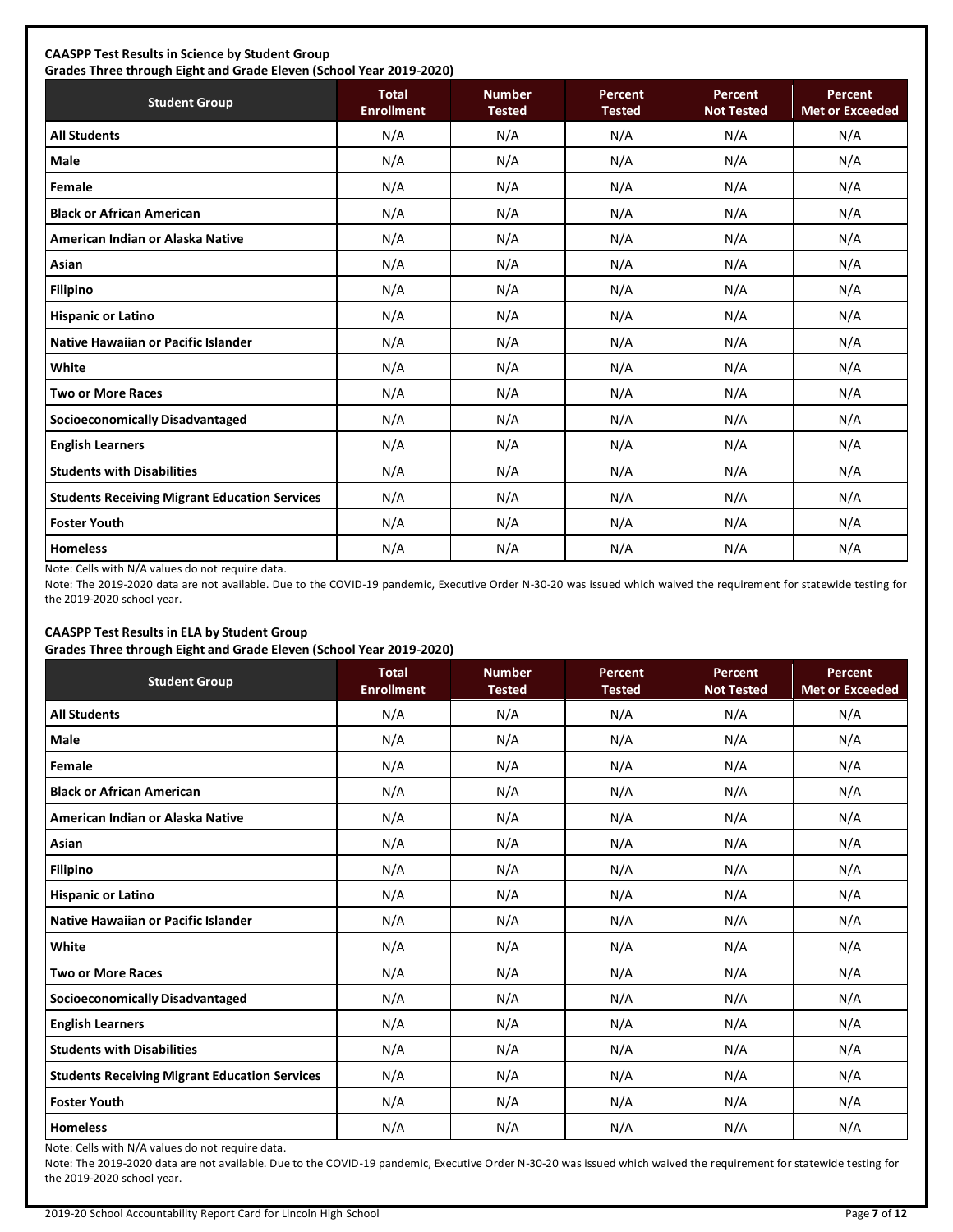#### **CAASPP Test Results in Mathematics by Student Group Grades Three through Eight and Grade Eleven (School Year 2019-2020)**

| Grades Three through Eight and Grade Eleven (School Tear 2019-2020)<br><b>Student Group</b> | <b>Total</b><br><b>Enrollment</b> | <b>Number</b><br><b>Tested</b> | <b>Percent</b><br><b>Tested</b> | Percent<br><b>Not Tested</b> | Percent<br><b>Met or Exceeded</b> |
|---------------------------------------------------------------------------------------------|-----------------------------------|--------------------------------|---------------------------------|------------------------------|-----------------------------------|
| <b>All Students</b>                                                                         | N/A                               | N/A                            | N/A                             | N/A                          | N/A                               |
| <b>Male</b>                                                                                 | N/A                               | N/A                            | N/A                             | N/A                          | N/A                               |
| Female                                                                                      | N/A                               | N/A                            | N/A                             | N/A                          | N/A                               |
| <b>Black or African American</b>                                                            | N/A                               | N/A                            | N/A                             | N/A                          | N/A                               |
| American Indian or Alaska Native                                                            | N/A                               | N/A                            | N/A                             | N/A                          | N/A                               |
| Asian                                                                                       | N/A                               | N/A                            | N/A                             | N/A                          | N/A                               |
| <b>Filipino</b>                                                                             | N/A                               | N/A                            | N/A                             | N/A                          | N/A                               |
| <b>Hispanic or Latino</b>                                                                   | N/A                               | N/A                            | N/A                             | N/A                          | N/A                               |
| Native Hawaiian or Pacific Islander                                                         | N/A                               | N/A                            | N/A                             | N/A                          | N/A                               |
| White                                                                                       | N/A                               | N/A                            | N/A                             | N/A                          | N/A                               |
| <b>Two or More Races</b>                                                                    | N/A                               | N/A                            | N/A                             | N/A                          | N/A                               |
| <b>Socioeconomically Disadvantaged</b>                                                      | N/A                               | N/A                            | N/A                             | N/A                          | N/A                               |
| <b>English Learners</b>                                                                     | N/A                               | N/A                            | N/A                             | N/A                          | N/A                               |
| <b>Students with Disabilities</b>                                                           | N/A                               | N/A                            | N/A                             | N/A                          | N/A                               |
| <b>Students Receiving Migrant Education Services</b>                                        | N/A                               | N/A                            | N/A                             | N/A                          | N/A                               |
| <b>Foster Youth</b>                                                                         | N/A                               | N/A                            | N/A                             | N/A                          | N/A                               |
| <b>Homeless</b>                                                                             | N/A                               | N/A                            | N/A                             | N/A                          | N/A                               |

Note: Cells with N/A values do not require data.

Note: The 2019-2020 data are not available. Due to the COVID-19 pandemic, Executive Order N-30-20 was issued which waived the requirement for statewide testing for the 2019-2020 school year.

## **C. Engagement**

#### **State Priority: Parental Involvement**

- The SARC provides the following information relevant to the State priority: Parental Involvement (Priority 3):
	- Efforts the school district makes to seek parent input in making decisions for the school district and each school site

#### **Opportunities for Parental Involvement (School Year 2020-21)**

Lincoln High School encourages all parents to be actively involved in their student's education. Several ways to be involved include:

Site Based Leadership Team: A group of various stakeholders including administration, teachers, classified staff, students, and parents, who share information and agree on decisions including the School Plan for Student Achievement and the School Safety Plan

WASC team involvement: Every six years, we look for parental involvement in our school accreditation process to ensure we are seeking continuous school improvement in a variety of areas

Booster Clubs: Several groups, including athletics, band, and football all provide opportunities for parents to support the various extra curricular activities at LHS

Farm Foundation: A group of shareholders who help support the development of Agricultural programs and offerings at the school farm

ELAC meetings: This group is open to all parents, and provides a venue for ensuring that all families, especially those families who do not speak English at home, the opportunity to be involved in our school. It includes

information sessions and the opportunity to be involved in school decisions.

We also have various other activities throughout the year that happen to keep parents informed, such as the Zebra Showcase event. Parents wishing to be involved in any of these opportunities should contact the main office at 916-645-6360 for more information!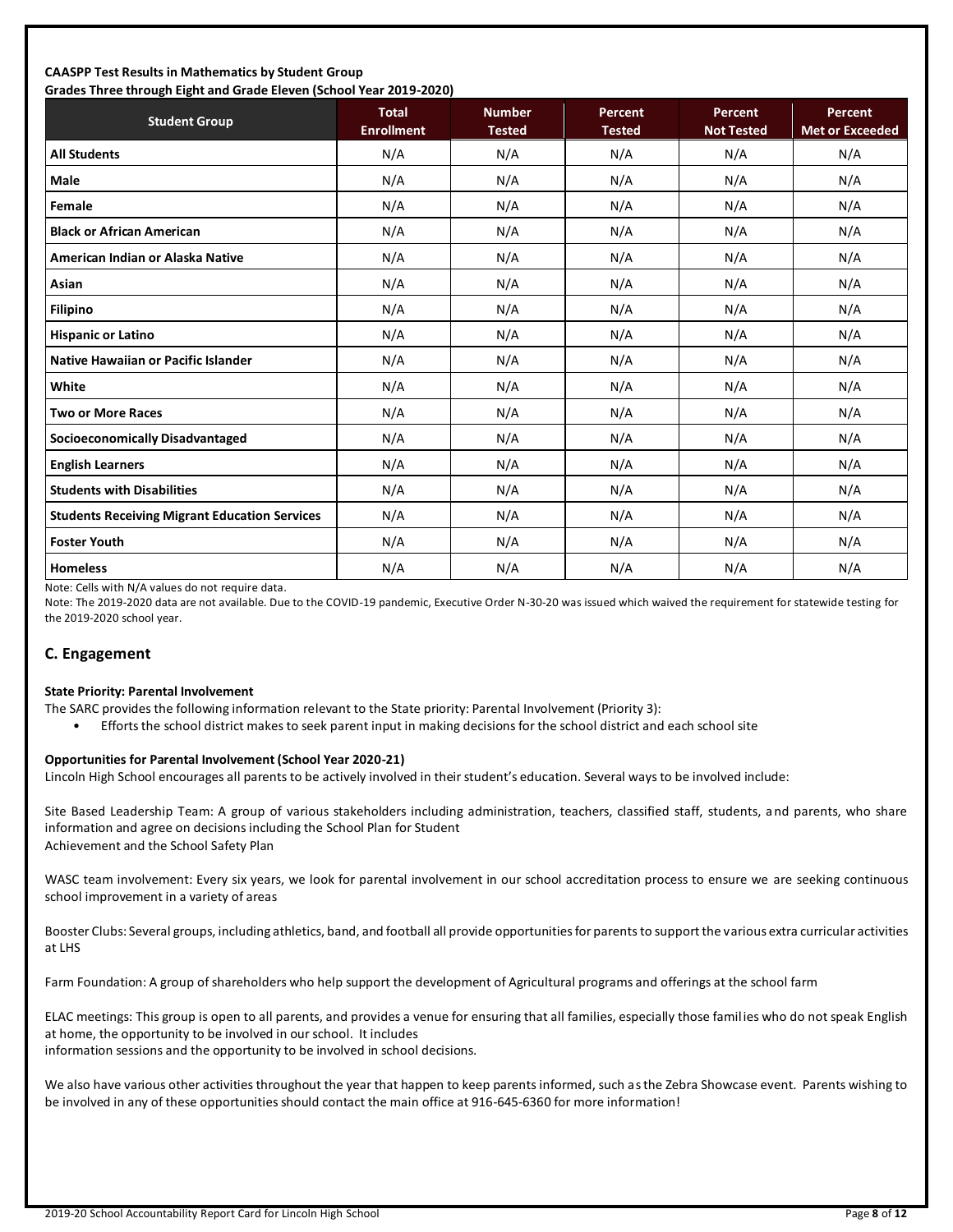#### **State Priority: School Climate**

The SARC provides the following information relevant to the State priority: School Climate (Priority 6):

- Pupil suspension rates;
- Pupil expulsion rates; and
- Other local measures on the sense of safety.

#### **School Safety Plan (School Year 2020-2021)**

Lincoln High School's comprehensive safety plan was revised and updated in December, 2020. The school safety plan is comprised of district protocols, policies, and procedures for emergencies. The safety plan is reviewed and utilized by the staff regularly to assure that LHS is safe and secure. Our current school safety plan is designed based on the Standard Response Protocol (SRP) system, that includes different levels of response including Secure, Lockdown, Evacuate, and Shelter. This year's safety plan also included significant elements of preparedness for the current COVID situation. All staff are trained on the parameters of each response, and drills for each response are practiced multiple times each year, based on state law and district office directives. Our school safety plan is reviewed by many stakeholders, including our parent-based Site Based Leadership Team and Student Body Leadership team, and it is thoroughly reviewed by Lincoln Police and Fire departments, through the facilitation of an on-site Student Resource Officer. The school safety plan is posted on the school webpage, and a copy is kept in the main office as well.

#### **Suspensions and Expulsions**

**(data collected between July through June, each full school year respectively)**

| Rate <sup>'</sup>  | <b>School</b><br>2017-18 | <b>School</b><br>2018-19 | <b>District</b><br>2017-18 | <b>District</b><br>2018-19 | <b>State</b><br>2017-18 | <b>State</b><br>2018-19 |
|--------------------|--------------------------|--------------------------|----------------------------|----------------------------|-------------------------|-------------------------|
| <b>Suspensions</b> | 2.6                      | 4.4                      | 1.9                        | 2.1                        | 3.5                     | 3.5                     |
| <b>Expulsions</b>  | 0.1                      | 0.2                      | 0.0                        | 0.0                        | 0.1                     | 0.1                     |

#### **Suspensions and Expulsions for School Year 2019-2020 Only**

#### **(data collected between July through February, partial school year due to the COVID-19 pandemic)**

| Rate               | <b>School</b><br>2019-20 | <b>District</b><br>2019-20 | <b>State</b><br>2019-20 |
|--------------------|--------------------------|----------------------------|-------------------------|
| <b>Suspensions</b> | 4.⊥                      | 2.4                        |                         |
| <b>Expulsions</b>  | 0.0                      | 0.0                        |                         |

Note: The 2019-2020 suspensions and expulsions rate data are not comparable to prior year data because the 2019-2020 school year is a partial school year due to the COVID-19 crisis. As such, it would be inappropriate to make any comparisons in rates of suspensions and expulsions in the 2019-2020 school year compared to prior years.

#### **D. Other SARC Information**

The information in this section is required to be in the SARC but is not included in the state priorities for LCFF.

#### **Ratio of Pupils to Academic Counselor (School Year 2019-2020)**

| Title <sup>1</sup> | Ratio                  |
|--------------------|------------------------|
| er Counselor *     | $\overline{A}$<br>יט⊥+ |

\*One full time equivalent (FTE) equals one staff member working full time; one FTE could also represent two staff members who each work 50 percent of full time.

#### **Student Support Services Staff (School Year 2019-2020)**

| <b>Title</b>                                                                                                                                                    | <b>Number of Full-Time Equivalent</b><br>$($ FTE $)$ |
|-----------------------------------------------------------------------------------------------------------------------------------------------------------------|------------------------------------------------------|
| <b>Counselor (Social/Behavioral or Career Development)</b>                                                                                                      |                                                      |
| Library Media Teacher (Librarian)                                                                                                                               |                                                      |
| Library Media Services Staff (Paraprofessional)                                                                                                                 |                                                      |
| Psychologist                                                                                                                                                    |                                                      |
| <b>Social Worker</b>                                                                                                                                            |                                                      |
| Nurse                                                                                                                                                           |                                                      |
| Speech/Language/Hearing Specialist                                                                                                                              |                                                      |
| <b>Resource Specialist (non-teaching)</b>                                                                                                                       |                                                      |
| Other                                                                                                                                                           | 0.8                                                  |
| *One Full Time Faulupleat (FTE) equals ano staff member weeking full time and FTE equiled les concernt two staff members who cash week FO necessit of full time |                                                      |

e Full Time Equivalent (FTE) equals one staff member working full time; one FTE could also represent two staff members who each work 50 percent of full time.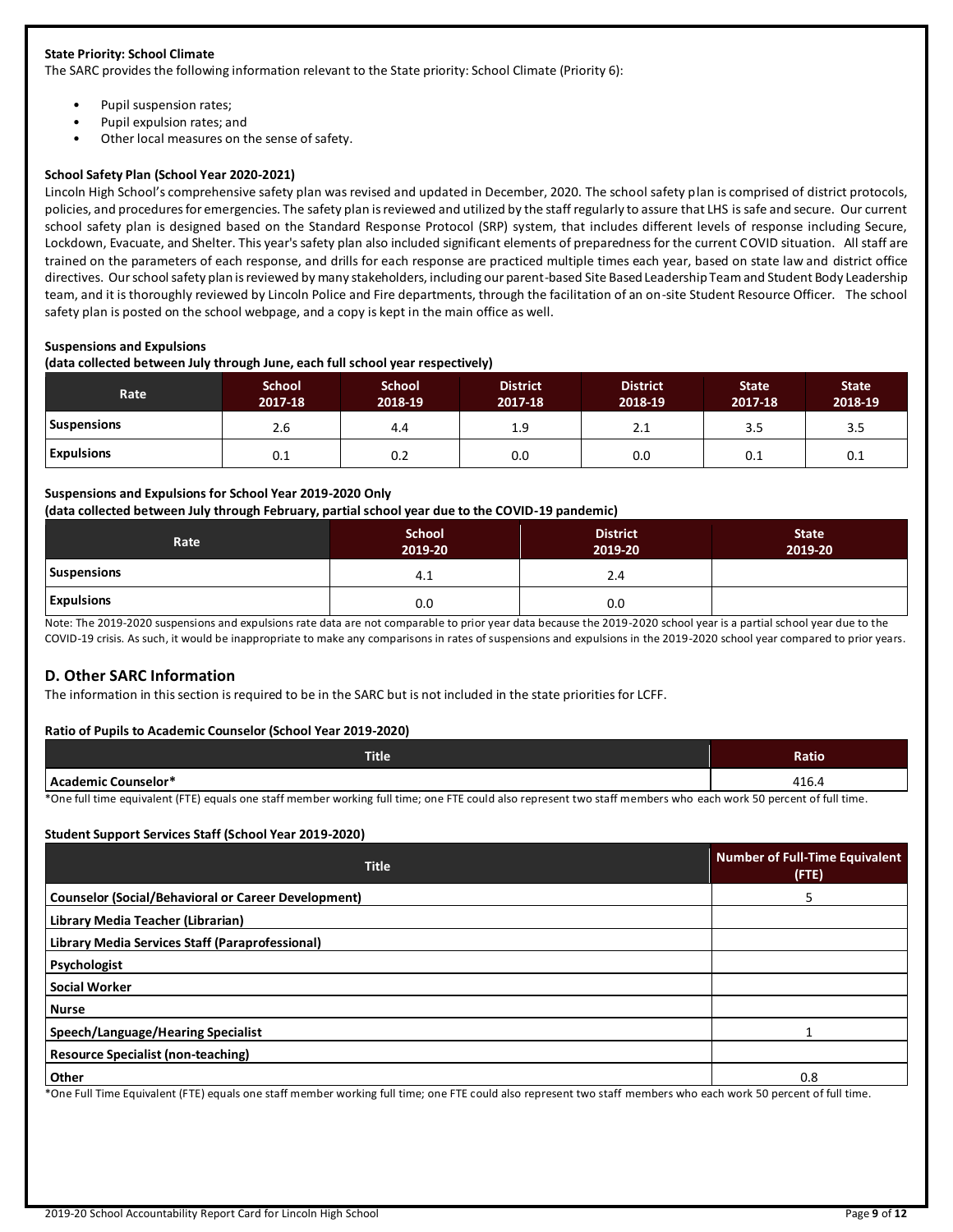| <b>Subject</b>        | 2017-18<br>Average<br><b>Class</b><br><b>Size</b> | 2017-18<br># of<br>Classes*<br><b>Size</b><br>$1 - 20$ | 2017-18<br># of<br>Classes*<br><b>Size</b><br>$21-32$ | 2017-18<br># of<br>Classes*<br><b>Size</b><br>$33+$ | 2018-19<br><b>Average</b><br><b>Class</b><br><b>Size</b> | 2018-19<br># of<br>Classes*<br><b>Size</b><br>$1-20$ | 2018-19<br># of<br>Classes*<br><b>Size</b><br>$21 - 32$ | 2018-19<br># of<br>Classes*<br><b>Size</b><br>$33+$ | 2019-20<br>Average<br><b>Class</b><br><b>Size</b> | 2019-20<br># of<br>Classes*<br><b>Size</b><br>$1-20$ | 2019-20<br># of<br>Classes*<br><b>Size</b><br>21-32 | 2019-20<br># of<br>Classes*<br><b>Size</b><br>$33+$ |
|-----------------------|---------------------------------------------------|--------------------------------------------------------|-------------------------------------------------------|-----------------------------------------------------|----------------------------------------------------------|------------------------------------------------------|---------------------------------------------------------|-----------------------------------------------------|---------------------------------------------------|------------------------------------------------------|-----------------------------------------------------|-----------------------------------------------------|
| <b>English</b>        | 30                                                | 14                                                     | 12                                                    | 42                                                  | 24                                                       | 37                                                   |                                                         | 48                                                  | 21                                                | 48                                                   | 8                                                   | 51                                                  |
| <b>Mathematics</b>    | 29                                                | 14                                                     | 4                                                     | 43                                                  | 28                                                       | 18                                                   |                                                         | 47                                                  | 26                                                | 22                                                   | 12                                                  | 44                                                  |
| <b>Science</b>        | 29                                                | 9                                                      | 10                                                    | 29                                                  | 28                                                       | 9                                                    | 9                                                       | 30                                                  | 28                                                | 10                                                   | 11                                                  | 28                                                  |
| <b>Social Science</b> | 31                                                | 13                                                     | 4                                                     | 46                                                  | 24                                                       | 31                                                   | 4                                                       | 48                                                  | 25                                                | 28                                                   | 2                                                   | 54                                                  |

\*Number of classes indicates how many classrooms fall into each size category (a range of total students per classroom). At the secondary school level, this information is reported by subject area rather than grade level.

#### **Professional Development (Most Recent Three Years)**

| <b>Measure</b>                                                                  | 2018-19 | 2019-20  | 2020-21 |
|---------------------------------------------------------------------------------|---------|----------|---------|
| Number of school days dedicated to Staff Development and Continuous Improvement |         | <u>.</u> |         |

Major Professional Development opportunities over the past three years include:

AVID: Yearly conferences of at least five days each take place to keep our site as current on best AVID practices as possible. In addition, several sessions of "teachers teaching teachers" in AVID strategies take place each year at staff meetings and during district PD days. This did not take place this year due to COVID restrictions.

YDI: Based on the district and site belief that student relationships are critical to an effective school, cohorts of LHS teachers attend Youth Development Institute trainings yearly, with more than half of the LHS staff now having been trained. Several LHS site members have now gone through "train the trainers" PD, and can run workshops on their own to sustain this initiative.

School Safety workshop: Two years ago, a team was sent to a national conference on school safety, leading to a major revamping of our school safety plan.

School Culture Summit: Five separate teams sent to this conference to build staff relationships with peers and with students; these teams now developing programs to deliver staff wide through a vehicle called the "Culture Team"

Mental Health Conference: Two years ago, we sent a team of three staff members to a mental health conference, with their finding shared with our guidance counselor team and the staff in general at a staff meeting. Some of the best practices identified there have become integrated into our practices, including proactive work with students in the "Wellness Club."

Advanced Placement Institutes: Each year, any teacher taking on a new AP assignment, or teachers who have a course that has gone through a redesign, attend a five-day AP teaching/learning institute to help them craft a course description and content that meet the needs of learners and satisfies the demands of an AP-type curriculum.

Equal Opportunity Schools: The leadership team of LHS has been going through a year-long series of meetings with our new partner, Equal Opportunity Schools, to create best practices in recruiting and retaining students from diverse backgrounds to ensure there is equity of access in our highest level courses.

Prior to the start of this school year, a three- week slate of technology professional development offerings were made available for all district staff to help prepare for the more rigorous technology demands of distance learning in the current COVID situation.

This list identifies the major, ongoing, sustained PD at this site that is impacting the entire staff, but is by no means exhaustive.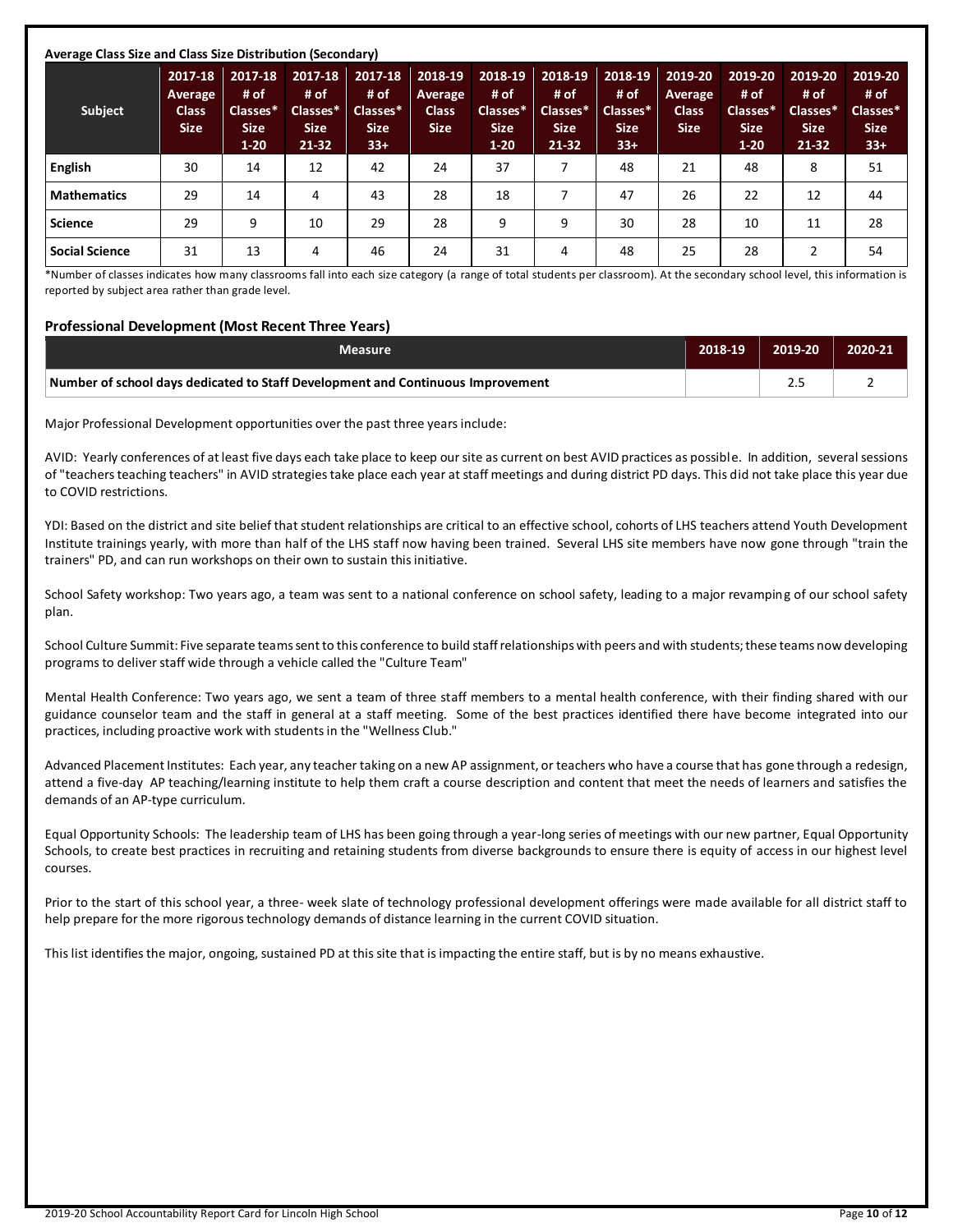#### **FY 2018-19 Teacher and Administrative Salaries**

| Category                             | <b>District</b><br><b>Amount</b> | <b>State Average for</b><br><b>Districts In Same</b><br>Category |
|--------------------------------------|----------------------------------|------------------------------------------------------------------|
| <b>Beginning Teacher Salary</b>      | \$38,082                         | \$49,782                                                         |
| <b>Mid-Range Teacher Salary</b>      | \$71,358                         | \$76,851                                                         |
| <b>Highest Teacher Salary</b>        | \$94,063                         | \$97,722                                                         |
| <b>Average Principal Salary (ES)</b> | \$110,406                        | \$121,304                                                        |
| <b>Average Principal Salary (MS)</b> | \$119,900                        | \$128,629                                                        |
| <b>Average Principal Salary (HS)</b> | \$127,942                        | \$141,235                                                        |
| <b>Superintendent Salary</b>         | \$189,844                        | \$233,396                                                        |

| <b>Percent of District Budget</b> | <b>District</b><br><b>Amount</b> | <b>State Average for</b><br><b>Districts In Same</b><br>Category |  |  |
|-----------------------------------|----------------------------------|------------------------------------------------------------------|--|--|
| <b>Teacher Salaries</b>           | 36.0                             | 33.0                                                             |  |  |
| <b>Administrative Salaries</b>    | 5.0                              | 6.0                                                              |  |  |

For detailed information on salaries, see the CDE Certificated Salaries & Benefits webpage at [www.cde.ca.gov/ds/fd/cs/.](http://www.cde.ca.gov/ds/fd/cs/)

#### **Types of Services Funded**

#### LCFF/Supplemental funds are used to support such programs as AVID, English Learner students and students that are having difficulty with their studies. The support comes in the form of tutors, aides, and materials that may be necessary. Tutoring takes place four days a week, and is open to all students. It is completely free, and is funded out of supplemental funding to support student success in the classroom. Students needing additional support in English language acquisition are identified before the start of the year, and placed in supports from a menu of options that best meet the students individual needs. Wellness Together is an emotional support program that is offered on a referral basis to student who may need counseling services,both group and individual, that go beyond what our guidance counselors can offer in a typical school day. These services are free to the student. AVID tutors/aides, EL tutors/aides, and students tutors/aides are students who directly work with the teacher in the classroom to provide additional support to students during class time. The Agricultural program at Lincoln High School is partially funded by the California Agricultural Incentive Grant. These funds are obtained by allocation based on a list of quality and performance criteria. Funds are used to aid continuing development and maintenance of the Agriculture program, including but not limited to: curriculum, materials, equipment, trips, FFA record books, transportation, student registration, and travel expenses.

#### **State Priority: Pupil Engagement**

The SARC provides the following information relevant to the State priority: Pupil Engagement (Priority 5):

- High school dropout rates; and
- High school graduation rates.

## **Dropout Rate and Graduation Rate (Four-Year Cohort Rate)**

| <b>Rate for Lincoln High School</b> |      | 2016-17   2017-18 2018-19 |     |
|-------------------------------------|------|---------------------------|-----|
| Dropout Rate                        | 2.7  | 4.7                       | 5.4 |
| <b>Graduation Rate</b>              | 91.7 | 94                        | 93  |

| Rate for Western Placer Unified School 2016-17 2017-18 2018-19 |      |      |      |
|----------------------------------------------------------------|------|------|------|
| Dropout Rate                                                   | 10.8 | 7.8  | 9.9  |
| <b>Graduation Rate</b>                                         | 75.7 | 83.9 | 81.6 |

| <b>Rate for California</b> |      | 2016-17   2017-18   2018-19 |      |
|----------------------------|------|-----------------------------|------|
| Dropout Rate               | 9.1  | 9.6                         | a    |
| <b>Graduation Rate</b>     | 82.7 | 83                          | 84.5 |

## **FY 2018-19 Expenditures Per Pupil and School Site Teacher Salaries**

| <b>Level</b>       | <b>Total</b> | <b>Restricted</b> | <b>Unrestricted</b> | Average<br><b>Teacher</b><br><b>Salary</b> |
|--------------------|--------------|-------------------|---------------------|--------------------------------------------|
| <b>School Site</b> | \$10,691     | \$3,457           | \$7,234             | \$78,063                                   |
| <b>District</b>    | N/A          | N/A               | \$7,713             | \$79,810                                   |
| <b>State</b>       | N/A          | N/A               | \$7,750             | \$79,209                                   |

| <b>Percent Differences</b>  | <b>Unrestricted</b> | Average<br><b>Teacher</b><br>Salary |
|-----------------------------|---------------------|-------------------------------------|
| <b>School Site/District</b> | $-6.4$              | $-2.2$                              |
| <b>School Site/ State</b>   | $-6.9$              | -1.5                                |

Note: Cells with N/A values do not require data.

#### **Career Technical Education Participation**

| <b>Measure</b>                                                                                                  | <b>CTE Program</b><br>Participation |
|-----------------------------------------------------------------------------------------------------------------|-------------------------------------|
| Number of pupils participating in CTE                                                                           | 1520                                |
| % of pupils completing a CTE program and earning<br>a high school diploma                                       | O                                   |
| ∣% of CTE courses sequenced or articulated between<br>the school and institutions of postsecondary<br>education | 82.5                                |

**Courses for University of California (UC) and/or California State University (CSU) Admission**

| <b>UC/CSU Course Measure</b>                                                        | Percent |
|-------------------------------------------------------------------------------------|---------|
| 2018-19 Pupils Enrolled in Courses Required for<br>UC/CSU Admission                 | 98.81   |
| 2017-18 Graduates Who Completed All Courses<br><b>Required for UC/CSU Admission</b> | 53.22   |